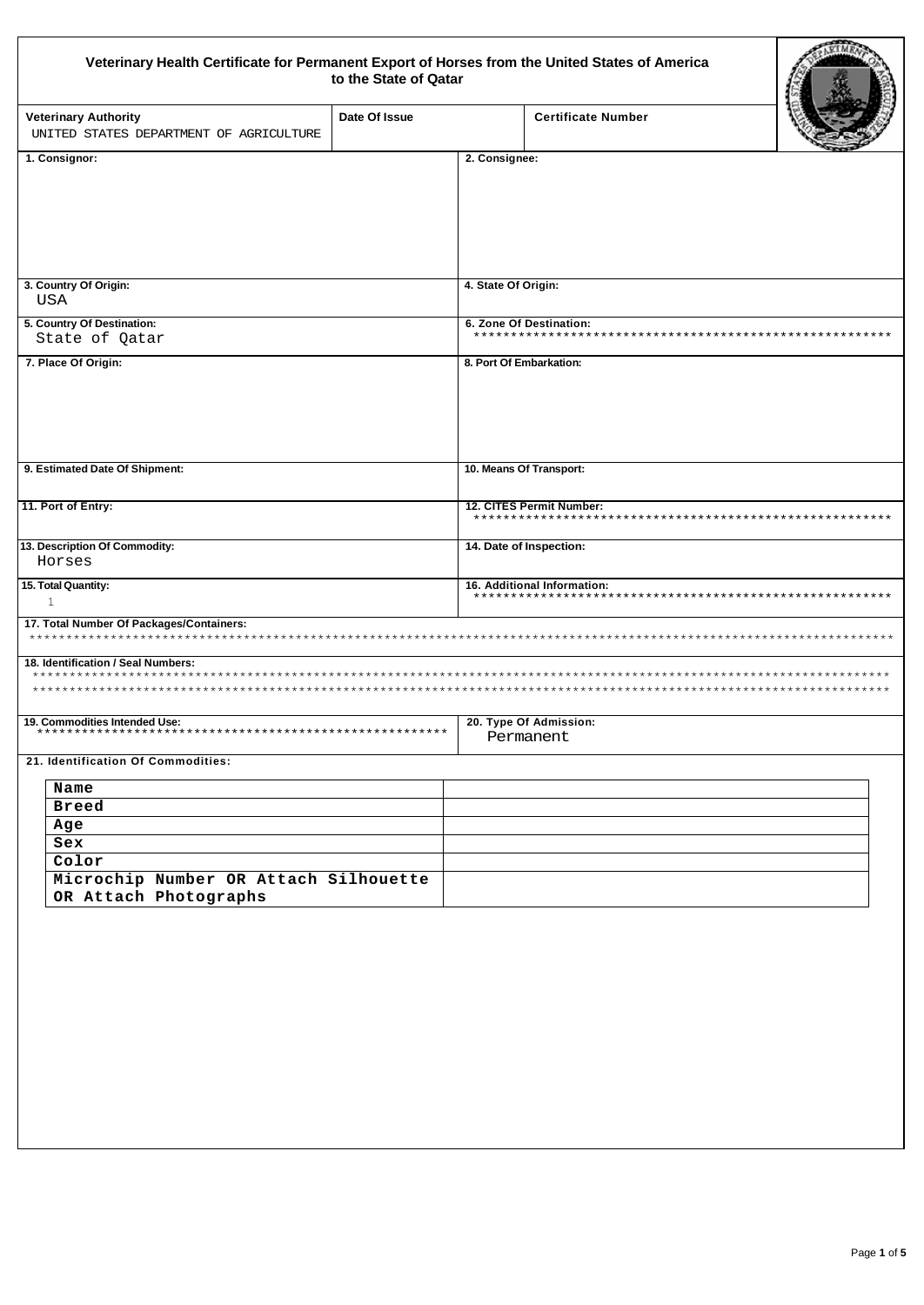

## **Certification Statements:**

UNITED STATES DEPARTMENT OF AGRICULTURE

**Veterinary Authority**

I, the undersigned USDA accredited veterinarian, certify that the animal described above meets the following requirements:

**Date Of Issue Certificate Number** 

- 1. The United States of America is free of African Horse Sickness (has not occurred in at least 2 years prior to export and the horse has not been vaccinated against the disease), Glanders (has not occurred in at least 6 months prior to export), Dourine (has not occurred in at least 6 months prior to export), and Venezuelan Equine Encephalitis (has not occurred in at least 2 years prior to export).
- 2. The horse comes from a country where the following diseases are compulsorily notifiable: African Horse Sickness, Dourine, Glanders, Equine Encephalomyelitis (of all types including Venezuelan Equine Encephalomyelitis – VEE), equine infectious anemia, vesicular stomatitis, rabies, and anthrax.
- 3. The horse came from a holding which was not subjected to quarantine for animal health reasons and the horse did not have any contact with equidae from a holding that was subjected to quarantine for animal health reasons. The horse came from a holding which is free of the following diseases:
	- a. Equine infectious anemia; if the disease occurred on the holding, the infected animals were euthanized and the remaining animals were tested by the agar gel immunodiffusion (Coggins) test on two occasions, 3 months apart, with negative results.
	- b. Equine encephalomyelitis; if the disease occurred on the holding, the quarantine period was 6 months from the date that the infected animals were euthanized.
	- c. Vesicular stomatitis; if the disease occurred on the holding, the quarantine period was 6 months.
	- d. Rabies; if the disease occurred on the holding, the quarantine period was 1 month from the last recorded case.
	- e. Anthrax; if the disease occurred on the holding, the quarantine period was 15 days from the last recorded case or if all the animals on the holding susceptible to the disease were euthanized and the premises was disinfected, the quarantine period was 30 days from the day on which the animals were destroyed and the premises was disinfected.
- 4. To the best of my knowledge, the horse has not been in contact with equidae suffering from an infectious or contagious disease in the 15 days prior to this declaration.
- 5. The horse has been isolated from equidae of lesser health status for at least 28 days prior to export.
- 6. The horse has been resident on a holding under veterinary supervision in the United States for 3 months prior to export.\*

**OR** 

 The horse was legally imported into the United States and the veterinary health certificates issued by each country that the horse has been in during the 60 days prior to export are attached.\*

- 7. The horse has been examined today and shows no clinical signs of disease (including vector borne disease), is free from external parasites, and is fit for transportation.
- 8. The horse does not show any clinical signs of contagious equine metritis (CEM) and the horse come from a holding where there has not been any suspicion of CEM during the past 2 months prior to export and the horse has not had contact indirectly or directly through coitus with equidae infected or suspected of CEM.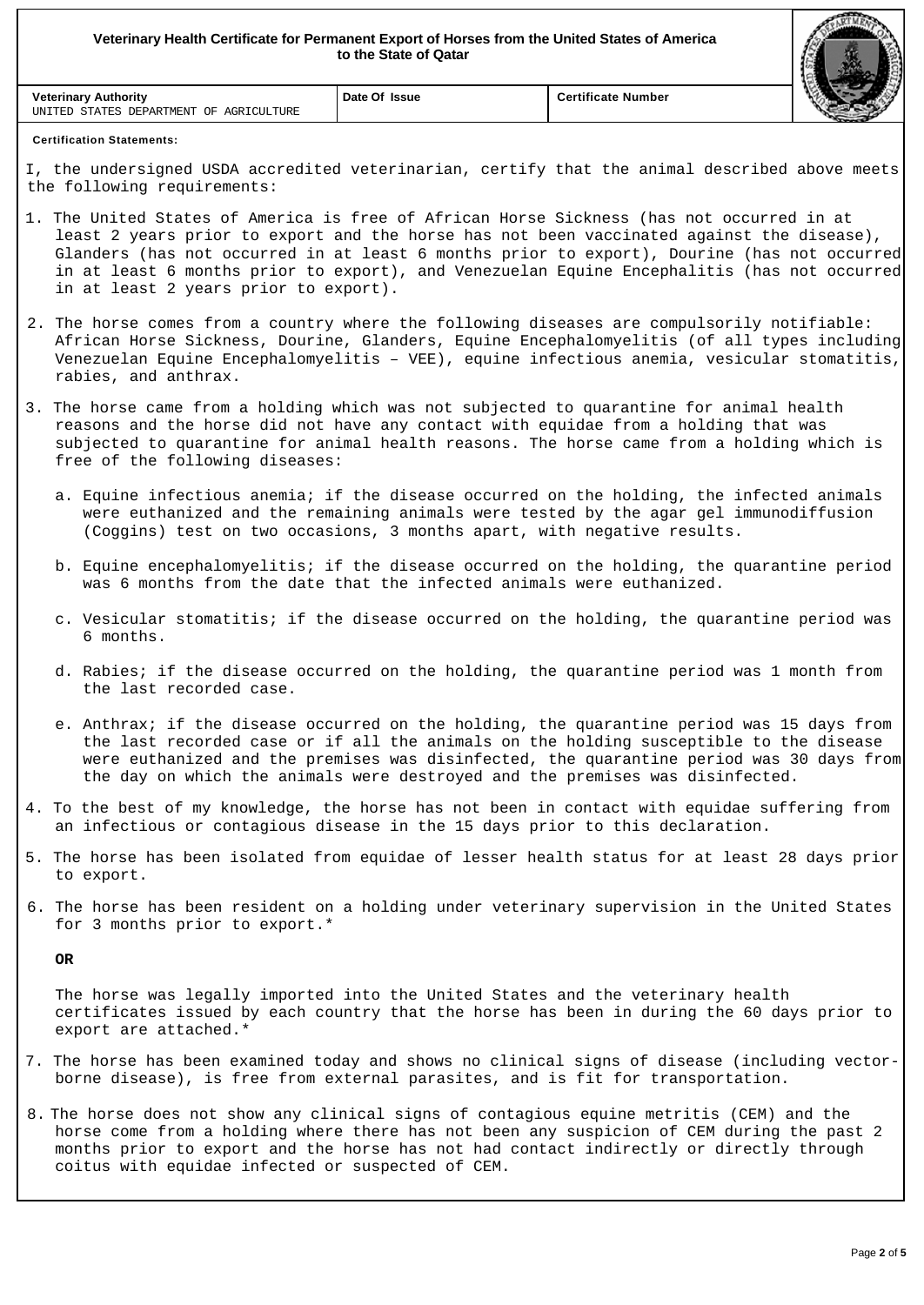| Veterinary Health Certificate for Permanent Export of Horses from the United States of America<br>to the State of Qatar |                                                                                                                                                                                                                                                                                                                                                                                                                                                  |               |                           |  |  |  |
|-------------------------------------------------------------------------------------------------------------------------|--------------------------------------------------------------------------------------------------------------------------------------------------------------------------------------------------------------------------------------------------------------------------------------------------------------------------------------------------------------------------------------------------------------------------------------------------|---------------|---------------------------|--|--|--|
|                                                                                                                         | <b>Veterinary Authority</b><br>UNITED STATES DEPARTMENT OF AGRICULTURE                                                                                                                                                                                                                                                                                                                                                                           | Date Of Issue | <b>Certificate Number</b> |  |  |  |
|                                                                                                                         | <b>Certification Statements (continued):</b>                                                                                                                                                                                                                                                                                                                                                                                                     |               |                           |  |  |  |
|                                                                                                                         | 9. Within 30 days of export, the horse was tested for equine infectious anemia, with negative<br>results, by the agar gel immunodiffusion (Coggins) test.                                                                                                                                                                                                                                                                                        |               |                           |  |  |  |
|                                                                                                                         | Test Date: The Second Second Second Second Second Second Second Second Second Second Second Second Second Second Second Second Second Second Second Second Second Second Second Second Second Second Second Second Second Seco                                                                                                                                                                                                                   |               |                           |  |  |  |
|                                                                                                                         | 10. In the case of an uncastrated male horse:                                                                                                                                                                                                                                                                                                                                                                                                    |               |                           |  |  |  |
|                                                                                                                         | Within 21 days of export, the horse was tested for equine viral arteritis, with negative<br>results, by a serum neutralization test at 1:4 dilution.*                                                                                                                                                                                                                                                                                            |               |                           |  |  |  |
|                                                                                                                         | Test Date: The Second Second Second Second Second Second Second Second Second Second Second Second Second Second Second Second Second Second Second Second Second Second Second Second Second Second Second Second Second Seco                                                                                                                                                                                                                   |               |                           |  |  |  |
|                                                                                                                         | OR.                                                                                                                                                                                                                                                                                                                                                                                                                                              |               |                           |  |  |  |
|                                                                                                                         | The horse was subjected between 6 and 9 months of age to a test for equine viral arteritis<br>either with a negative result; or with a positive result followed at least 14 days later by<br>a second test showing a stable or decreasing titer; and was immediately vaccinated against<br>equine viral arteritis and regularly revaccinated in accordance with the recommendations of<br>the manufacturer.*                                     |               |                           |  |  |  |
|                                                                                                                         | OR.                                                                                                                                                                                                                                                                                                                                                                                                                                              |               |                           |  |  |  |
|                                                                                                                         | The horse met the following requirements:<br>a. was isolated; and<br>b. at least 7 days after commencing isolation was subjected to a test for equine viral<br>arteritis on a blood sample with a negative result; and<br>c. was then immediately vaccinated; and<br>d. was kept separate from other equids for 21 days following vaccination; and<br>e. was regularly revaccinated in accordance with the recommendations of the manufacturer.* |               |                           |  |  |  |
|                                                                                                                         | 0R                                                                                                                                                                                                                                                                                                                                                                                                                                               |               |                           |  |  |  |
|                                                                                                                         | Within 6 months of export, semen was collected from the horse and tested for equine viral<br>arteritis, with negative results, by either a virus isolation test or polymerase chain<br>reaction (PCR) test.*                                                                                                                                                                                                                                     |               |                           |  |  |  |
|                                                                                                                         | Test Date:                                                                                                                                                                                                                                                                                                                                                                                                                                       |               |                           |  |  |  |
|                                                                                                                         | 11. During the 6 months prior to export, vesicular stomatitis has not occurred in the State of<br>origin.*                                                                                                                                                                                                                                                                                                                                       |               |                           |  |  |  |
|                                                                                                                         | 0R                                                                                                                                                                                                                                                                                                                                                                                                                                               |               |                           |  |  |  |
|                                                                                                                         | Within 21 days of export, the horse was tested for vesicular stomatitis, with negative<br>results, by either virus neutralization (sera with values of 1/32 or greater are considered<br>to be positive), or competitive enzyme-linked immunosorbent assay (C-ELISA), or complement<br>fixation test.*                                                                                                                                           |               |                           |  |  |  |
|                                                                                                                         | Test Date:                                                                                                                                                                                                                                                                                                                                                                                                                                       |               |                           |  |  |  |
|                                                                                                                         |                                                                                                                                                                                                                                                                                                                                                                                                                                                  |               |                           |  |  |  |
|                                                                                                                         |                                                                                                                                                                                                                                                                                                                                                                                                                                                  |               |                           |  |  |  |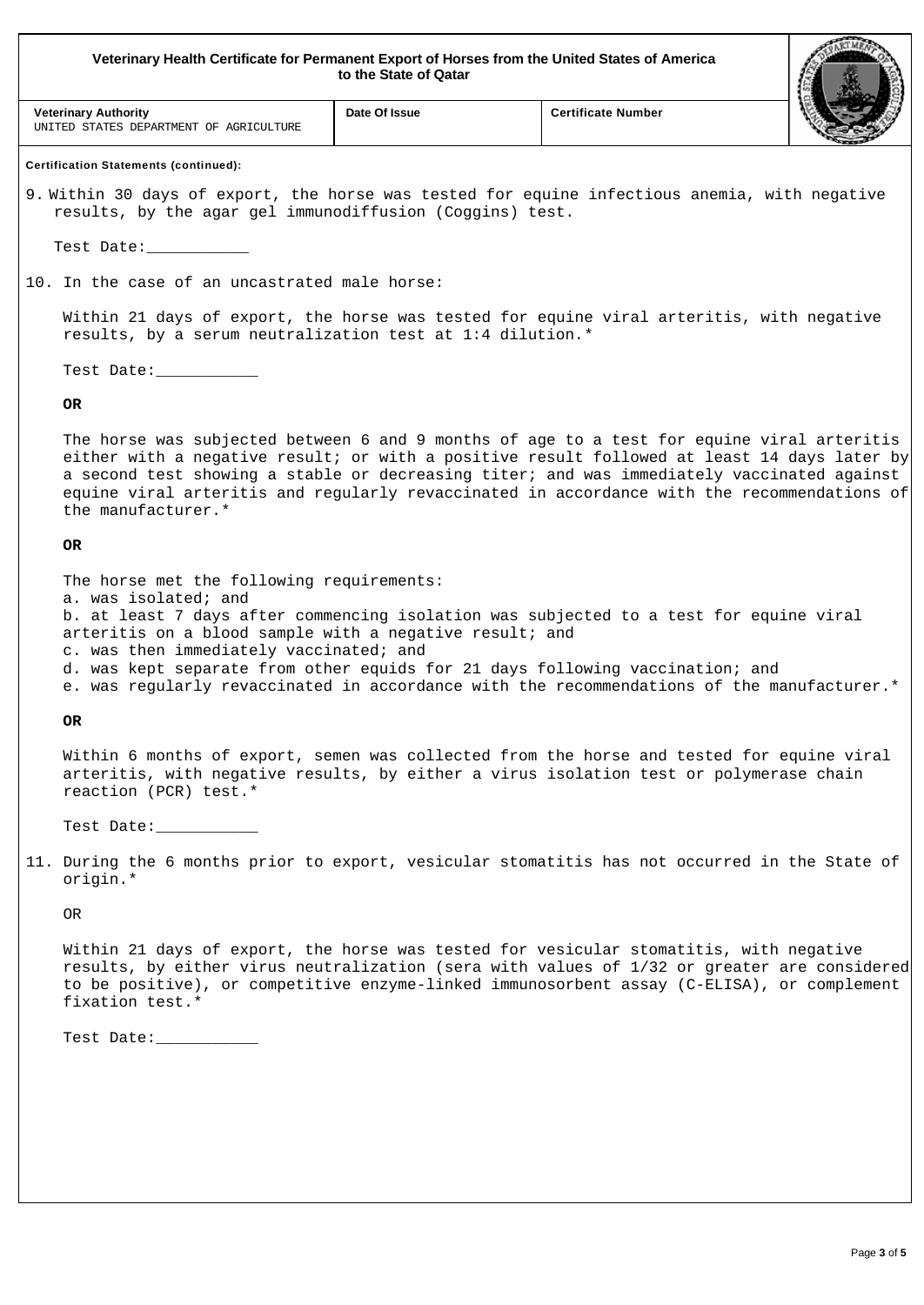| Veterinary Health Certificate for Permanent Export of Horses from the United States of America<br>to the State of Qatar |                                                                                                    |                                                                                                                                                                                                                                                                        |  |  |
|-------------------------------------------------------------------------------------------------------------------------|----------------------------------------------------------------------------------------------------|------------------------------------------------------------------------------------------------------------------------------------------------------------------------------------------------------------------------------------------------------------------------|--|--|
| <b>Veterinary Authority</b><br>UNITED STATES DEPARTMENT OF AGRICULTURE                                                  | Date Of Issue                                                                                      | <b>Certificate Number</b>                                                                                                                                                                                                                                              |  |  |
| <b>Certification Statements (continued):</b>                                                                            |                                                                                                    |                                                                                                                                                                                                                                                                        |  |  |
| the manufacturer's recommendations.<br>Primary<br>Booster<br>*Delete as appropriate.                                    | Date of Vaccine: ____________<br>Date of Vaccine: ___________<br>********************************* | 12. During the 60 days, but not less than 14 days, immediately prior to export, the horse<br>received either a primary course of vaccination against Equine Influenza or a booster<br>dose to a previously certified course of primary vaccination, in accordance with |  |  |
|                                                                                                                         |                                                                                                    |                                                                                                                                                                                                                                                                        |  |  |
|                                                                                                                         |                                                                                                    |                                                                                                                                                                                                                                                                        |  |  |
| Name of Accredited Veterinarian                                                                                         |                                                                                                    | Name of USDA Veterinarian                                                                                                                                                                                                                                              |  |  |
| Signature of Accredited Veterinarian                                                                                    |                                                                                                    | Signature of USDA Veterinarian                                                                                                                                                                                                                                         |  |  |
| Date                                                                                                                    |                                                                                                    | Date                                                                                                                                                                                                                                                                   |  |  |